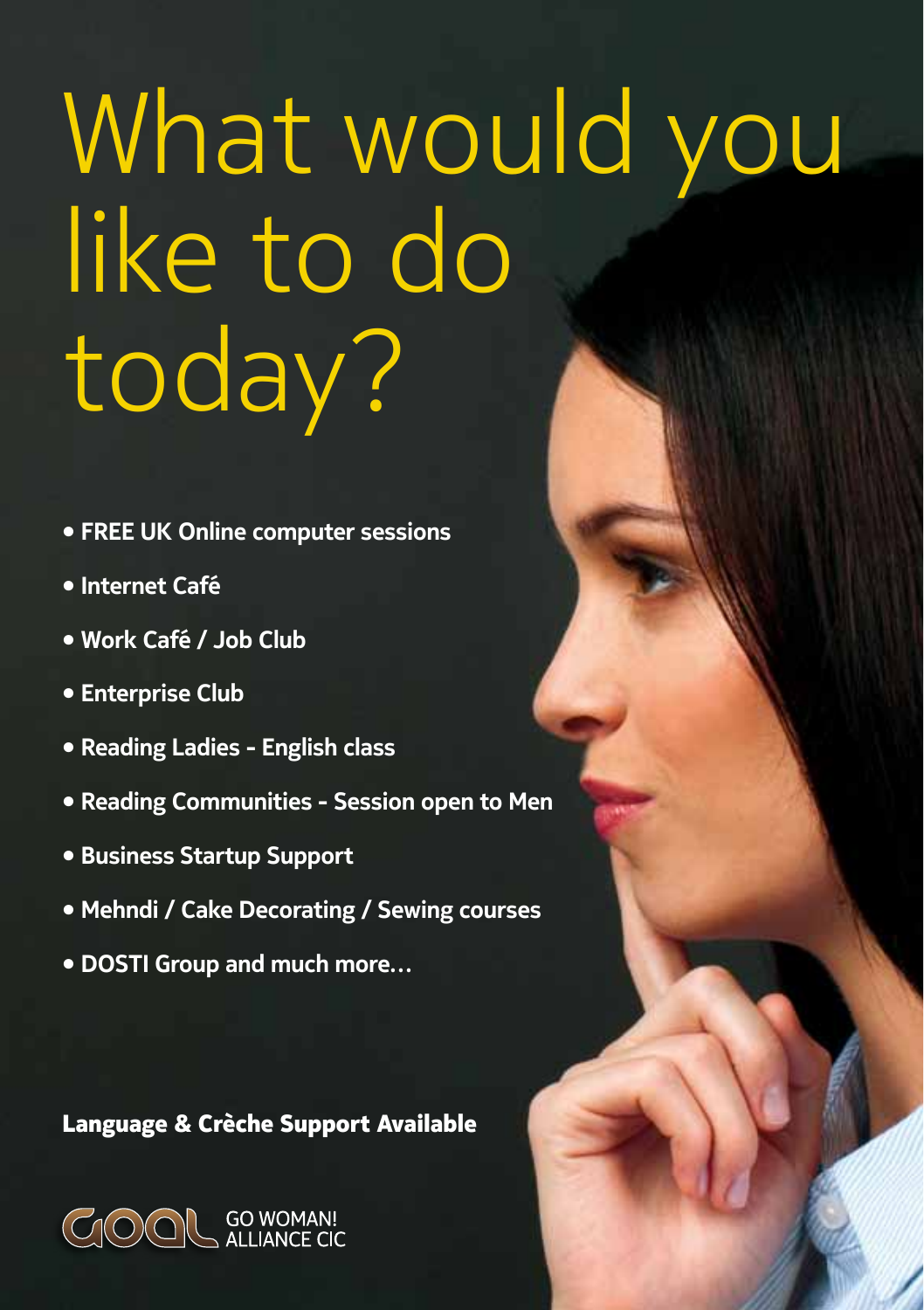## **Want to start a course but don't know what it involves and where to access the right information?**

At **GOAL** we offer a wide range of services. Our programmes are tailored to meet the needs of the learner.

#### **Online Basics**

#### **FREE Computer modules**

Online Basics offers short free modules which will help you get to grips with the basics you need to get going online. It covers:

- How to use a keyboard and mouse
- How to search and explore the internet
- How to keep in touch with email
- Using a computer
- Using public services online
- Job hunting and interview preparation
- Shopping online
- And more

**Each session is run in small groups. To secure your place, drop in to register.**

#### **Do you have a good business idea but don't know where to start?**

- Have you got fabulous skills and want to put them into practise and start making money from them?
- Do you need help and support to get your idea off the ground?

**Come and speak to us and find out how we can help you.**

#### **Are you looking to get back into work? Do you want to update your skills?**

#### For FREE advice on:

- Interview techniques / CV and cover letter writing / Volunteering opportunities
- Guidance and support on finding work tailored

**Drop in and have a chat with an advisor to access support that is right for you!**

'I understood business requirements as well as registering the business, public liability, website and domain information'.

'It was the best day of my life when I came here'.

**Veronica S.**

#### **Gulshan N.**

**Internet Cafe**

#### **Want to:**

- Type up your CV
- Surf the net for more information
- • Or just want to practice on the computer

**Internet Café run at Adderley Children's Centre, St. Saviours Road every day from 9.30am - 4.00pm**

**Cost: £1 for 2 hour session (subject to availability). Call in to book your session to avoid disappointment.**

#### **6 week Cake Decorating Course**

#### **Come and learn how to decorate a cake to a professional standard.**

The course will include:

- The correct way of applying marzipan to a cake:
- How to cover a cake with sugar paste;
- $\bullet$  How to hand-make decorations  $+$  apply;
- Learn different techniques on using various icing methods.

#### **Length of course: 6 weeks**

#### **Mehndi Course**

#### **Beginners, Advance and Bridal courses available.**

Learn how to:

- • Create a cone / techniques on holding a cone
- • Make your own Mehndi paste
- Design your own patterns
- • Apply patterns and more…

#### **Sewing Classes**

#### **Basic Sewing Course - (10 week course)**

• Using the machine, measurements, cut and sew, Kameez and Trousers.

#### **How to make fancy necks - (10 week course)**

- Applying zip, ribbon and piping. Learn how to make 3 new neck designs.
- Produce final product using all the above.

#### **How to make a Stroke Dress - (6 week course)**

• How to cut and sew a stroke dress.

'I really enjoyed the class and am looking forward to advancing onto the butter cream course'.

#### **Farzana A.**

'The Mehndi tutor was very experienced in her field. She knew where each of us needed to improve and helped us to do that'.

#### **Aliyah G.**